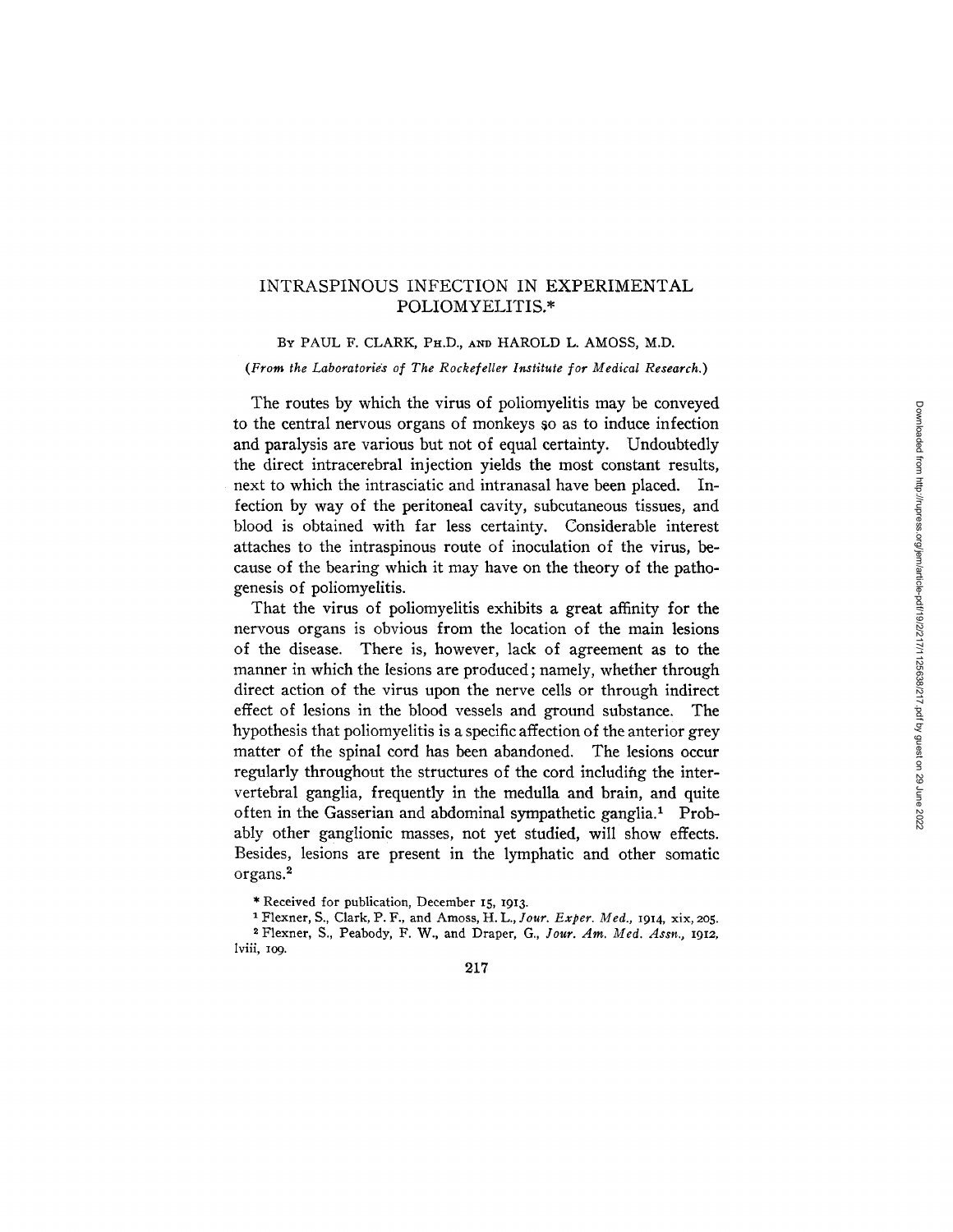### 218 *Intraspinous Infection in Experimental Poliomyelitis.*

The pia-arachnoid membranes of the central nervous system are constantly involved in the pathological process, although the degree of involvement varies. Examination of the cerebrospinal fluid in human cases regularly shows an increase in cells' and globulin, thus indicating an inflammation of the meninges.<sup>3</sup> Histological examination of the spinal cord of fatal human and experimental cases shows cellular infiltration of the pial membrane, particularly adjacent to the surface of the spinal cord and most marked near the blood vessels of the membrane. The pia projecting into the anterior and in a less degree into the posterior median columns contains this cellular infiltration, which, within the grey substance of the spinal cord, may be strongly marked about the blood vessels and even in the ground substance. While some degree of infiltration is never absent, cases in man and in the monkey occur in which it is slight. A similar infiltration exists in the intervertebral ganglia appearing to extend from the pial investment into their substance. Along with the cellular infiltration are nerve cell degenerations of various grades. Sometimes the infiltrations predominate in degree over these degenerations, sometimes the degenerations predominate over the infiltrations.

Flexner has emphasized the nasopharyngeal mode of infection in poliomyelitis, and according to his view the virus ascends probably by way of the lymphatics from the nasal mucous membrane and multiplies in the pia-arachnoid membranes and the adjacent nervous structures of the brain before becoming established in the medulla and spinal cord.<sup>4</sup> Hence it has seemed important to ascertain whether infection can be readily produced by introducing the virus directly into the subarachnoid spaces. This may be done by a subdural injection into the region of the brain after trephining or into that of the spinal cord by means of lumbar puncture. The latter is the simpler and safer method, as there is little risk of introducing the fluid into the nervous tissues themselves.

Thus far Flexner and Lewis<sup>5</sup> alone seem to have recorded a suc-

Peabody, F. W., and Draper, G., *Am. Jour. Dis. Child.,* I912, iii, I53.

aFlexner, S., *]our. Am. Med. Assn.,* I9Io, lv, Ho5; Huxley Lecture, *Lancet,*  I912, ii, *I27I ,* and *Science,* I912 , xxxvi, 685.

Flexner, S., and Lewis, P. A., *Jour. Am. Med. Assn.,* I9Io, liv, 535.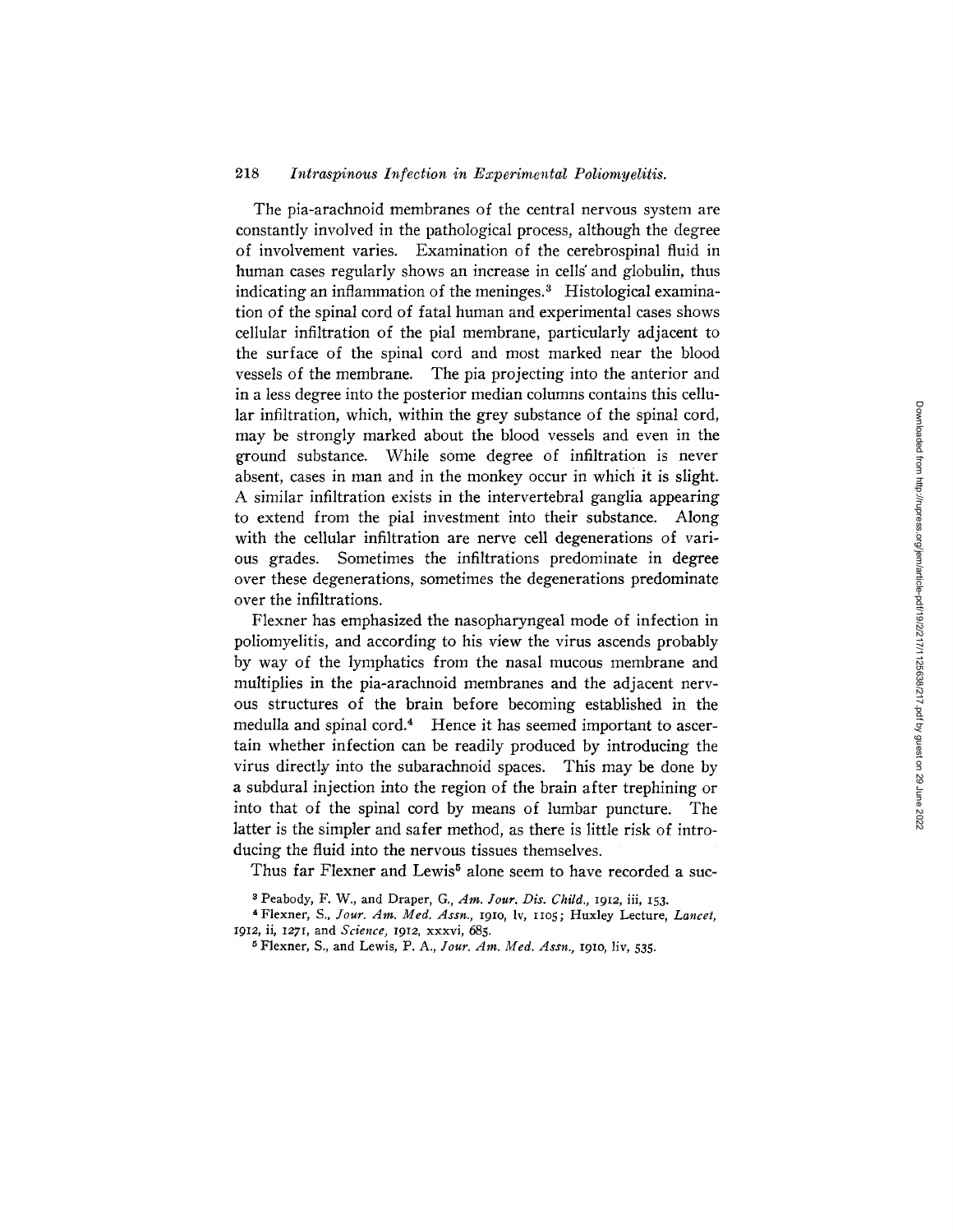cessful infection among several failures by means of intraspinous inoculation of the virus, although Neustaedter and Thro caused poliomyelitis in three monkeys by means of combined intraspinous and subcutaneous inoculation, $6$  and Römer, $7$  without giving any experimental details, remarks that intraspinous infection takes place readily.

No special difficulty surrounds the intraspinous mode of infection. The requirements are an active virus, such as our M A and K strains, and a dose somewhat larger than that necessary for successful intracerebral inoculation. However, the immediate effects of the two modes of injection are different. When the virus is injected into the brain it is usually deposited in a small cavity within the cerebral hemisphere although some may escape into the meninges. It may safely be assumed that multiplication of the virus soon begins under the favorable conditions of temperature and location, and that gradually it passes into the adjacent membranes and general nervous tissue in which further multiplication occurs. When the virus is injected into the subarachnoid spaces in the lumbar region it quickly diffuses in the membranes along the length of the spinal cord and base of the brain, but it begins also immediately to pass with the cerebrospinal fluid into the circulating blood through the usual venous channels. Since the blood route is perhaps the poorest for producing infection the virus which escapes from the subarachnoid spaces into the veins may be regarded as lost

Hence, instead of Berkefeld filtrates we have found it better to employ paper filtrates of the usual  $\zeta$  per cent. emulsion of the infected nervous tissue containing the virus. In a series of nine monkeys inoculated by lumbar puncture with paper filtrates of M A virus, all developed poliomyelitis. Of this series six monkeys became paralyzed, while three developed definite symptoms without showing paralysis. The microscopical examination of the spinal cord and intervertebral ganglia of the latter three brought out the presence of typical poliomyelitic lesions of mild degree.

s Neustaedter, M., and Thro, *W. C., New York Med. Your.,* I9II, xciv, 813.

<sup>&</sup>lt;sup>7</sup> Römer, P. H., Die epidemische Kinderlähmung, Berlin, 1911, 132.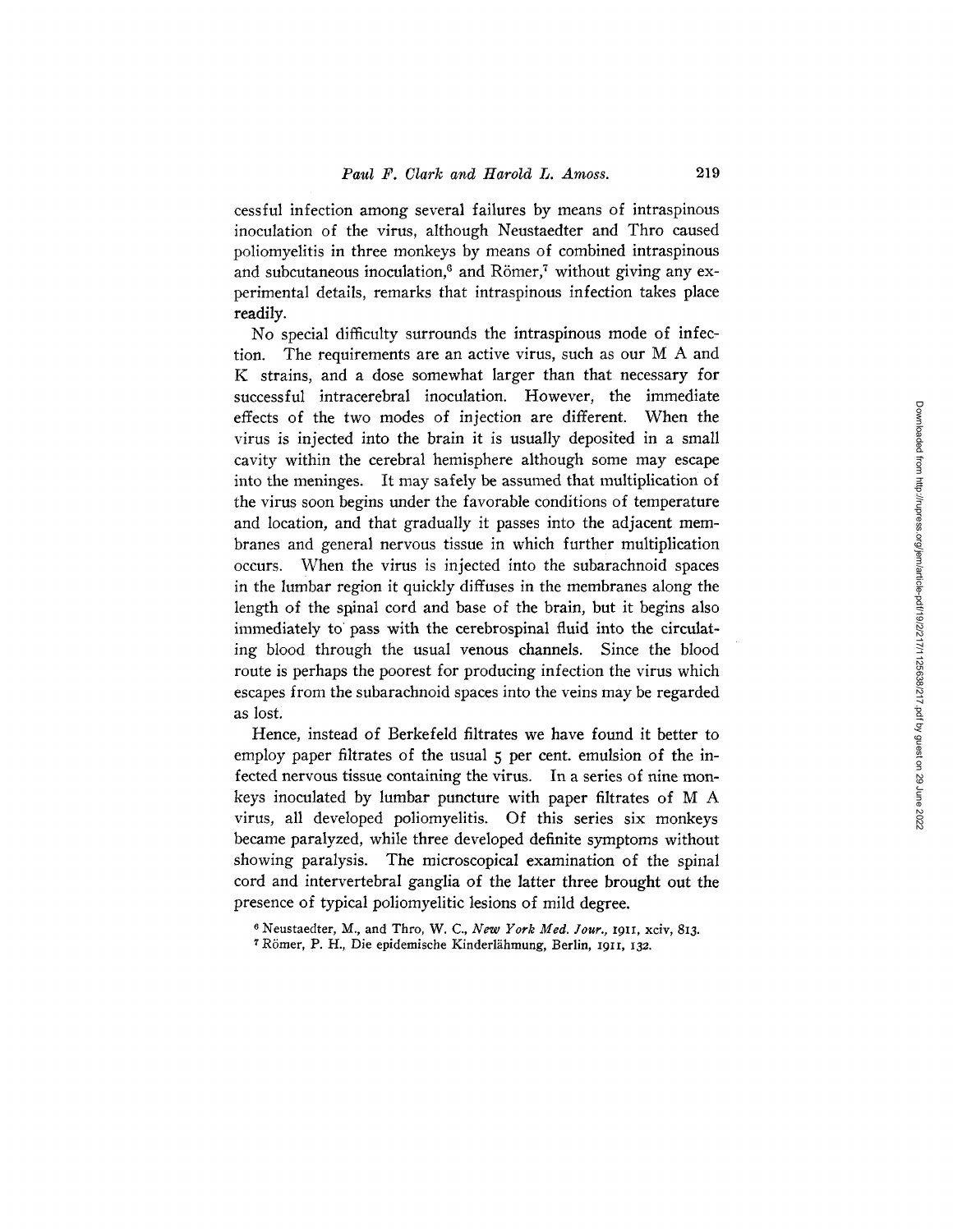#### ILLUSTRATIVE PROTOCOLS.

*Experiment I. Maeacus rhesus.--Feb.* 18, 1913. A small quantity of cerebrospinal fluid was withdrawn by lumbar puncture and I c.c. of a paper filtrate from a 5 per cent. suspension of the spinal cord from a recently paralyzed M A monkey was injected. Feb. 22. Tremor; left arm paralyzed; extremities weak. Feb. 23. Paralysis of arms, back, neck, and right leg. Feb. 24. Prostrate. Etherized. Characteristic lesions of experimental poliomyelitis present in the spinal cord and intervertebral ganglia.

*Experiment 2. Macacus rhesus.--Feb. 26.* 0.5 c.c. of cerebrospinal fluid was withdrawn by lumbar puncture, and 0.5 c.c. of a paper filtrate prepared from a recently paralyzed animal was injected. Mar. 3. Weakness of left arm. Mar. 7. Extremities paralyzed; prostrate. Mar. 8. Etherized. Lesions of poliomyelitis present.

*Experiment 3. Macaeus rhesus.--May 22.* Cerehrospinal fluid was withdrawn by lumbar puncture, and 1.2 c.c. of a paper filtrate prepared from a recently paralyzed animal was injected. May 29 . Excitable; tremor. May 3o. Legs weak. May 31. Legs and arms weak. June 2. Excitability increased; neck weak; weakness of arms and legs increased. June 7. Condition stationary. Etherized. The spinal cord and intervertebral ganglia showed typical but mild lesions of poliomyelitis.

The protocols given serve as examples of the remaining experiments. From them it can be concluded that given a specimen of virus of adequate virulence experimental poliomyelitis can be regularly produced by intraspinous inoculation.

The virus having been introduced into the subarachnoid spaces clearly gains access to the nervous tissues of the spinal cord and medulla, with the interstices of which the cerebrospinal fluid is in intimate communication. A part, therefore, becomes fixed to the tissues within the pial membrane and about the blood vessels and doubtless to the nervous structures proper. Another part readily leaves the subarachnoid spaces with the cerebrospinal fluid. Thus far no one has detected the virus in the cerebrospinal fluid in human cases of poliomyelitis and it is usually absent from the fluid in monkeys at the time of the onset of paralysis, although it may be present at an earlier period after intracerebral inoculation.<sup>8</sup> We have, therefore, tested the cerebrospinal fluid at intervals of twentyfour and forty-eight hours after the inoculation, and at the expiration of six days when the first symptoms of paralysis made their appearance.

s Flexner, S., and Lewis, P. A., *]our. Am. Med. Assn.,* 1911, lvii, 1685.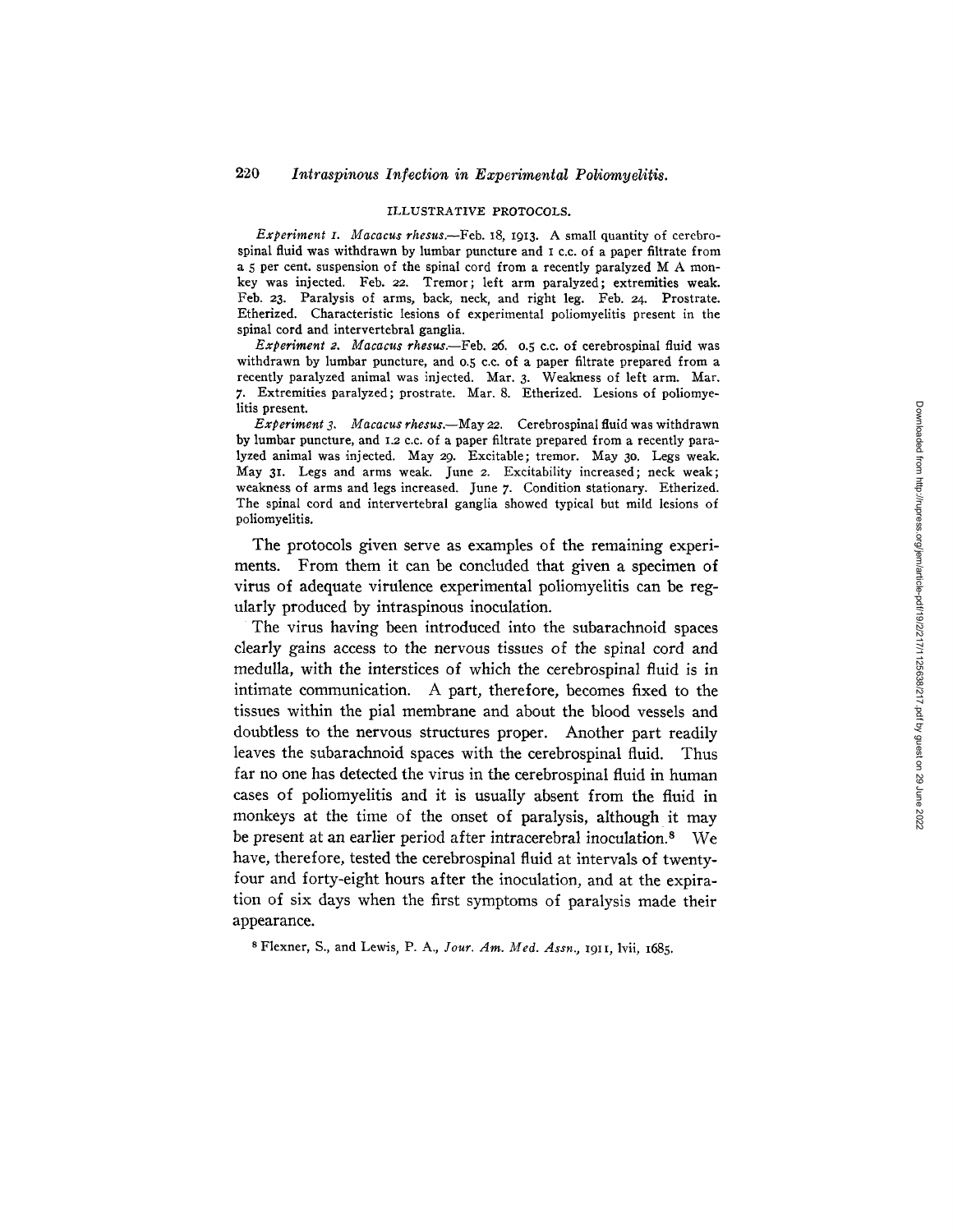*Macacus rhesus A.*-Nov. 22. Intraspinous injection of 3 c.c. of a paper filtrate of K virus was given after withdrawal of 2 c.c. of clear cerebrospinal fluid. Nov. 23. o.8 c.c. of turbid fluid was withdrawn by lumbar puncture. Nov. 24. I c.c. of less turbid fluid. The fluids were inoculated intracerebrally into rhesus monkeys. Nov. 26. Excitable; legs paralyzed; back weak. Nov. *27.* Prostrate. Died. Typical poliomyelitic lesions present in the spinal cord.

*Macacus rhesus B.*-Nov. 13. Intracerebral injection made of the 24 hour specimen of fluid withdrawn by lumbar puncture from monkey A.

Nov. 3o. Excitable. Dec. 2. Paralysis of left leg. Dec. 4. Muscles of extremities and back paralyzed; prostrate. Dec. 5. Etherized. Lesions of poliomyelitis present.

*Macacus rhesus C*.—Nov. 24. Intracerebral injection of I c.c. of spinal fluid withdrawn by lumbar puncture from monkey A 48 hours after intraspinous inoculation.

Nov. 29. Excitable; right arm and leg paralyzed; back weak. Nov. 3o. Prostrate. Dec. 2. Etherized. Lesions of poliomyelitis present.

*Macacus rhesus D.*-Nov. 22. I c.c. of a paper filtrate of the virus was given by intraspinous injection. Nov. 28. First symptom of infection. 2 c.c. of cerebrospinal fluid were withdrawn, and on Nov. 29 injected intracerebrally into another rhesus monkey, E. No symptoms developed in the latter.

These experiments show again, first, that infection by way of the subarachnoid spaces readily occurs, and next, that the virus even when introduced directly into them tends to escape from these spaces partly into the central nervous tissues, where it is held and in which it multiplies, and into the general circulation by which it is probably carried to all the nervous organs which doubtless again in some degree remove it from the blood. The reasons for failure to detect the virus in the cerebrospinal fluid in human cases are now apparent.

### SUMMARY.

By intraspinous injections of specimens of poliomyelitic virus of suitable virulence infection can be caused regularly in *Macacus rhesus* monkeys.

The virus passes from the subarachnoid spaces into the nervous tissues in which it multiplies, and into the blood.

The constant involvement of the pia-arachnoid membranes in poliomyelitis, even when no paralysis occurs, and the fact that infection can readily be produced by intraspinous inoculation suggests anew that in the pathogenesis of poliomyelitis the interstitial tissue changes within the meninges, blood vessels, and ground substance play a determining part.